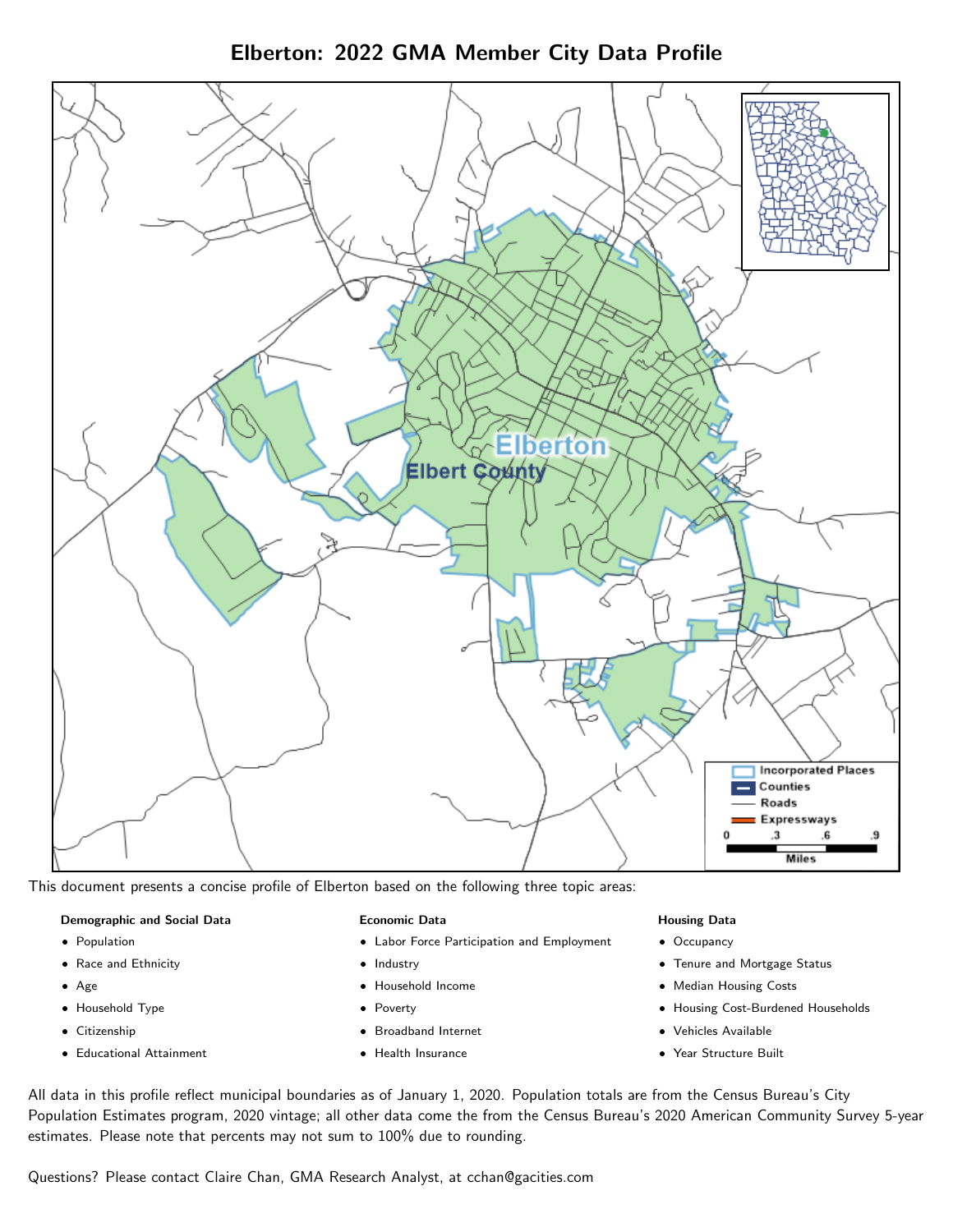# Elberton: Demographic and Social





**Citizenship** 



Race and Ethnicity



Source: U.S. Census Bureau, City Population Estimates, 2020 vintage Source: American Community Survey, 2020 5-year estimates, table B03002

## Household Type



Source: American Community Survey, 2020 5-year estimates, table B01001 Source: American Community Survey, 2020 5-year estimates, table B11001

### Educational Attainment



Source: American Community Survey, 2020 5-year estimates, table B05002 Source: American Community Survey, 2020 5-year estimates, table B15002

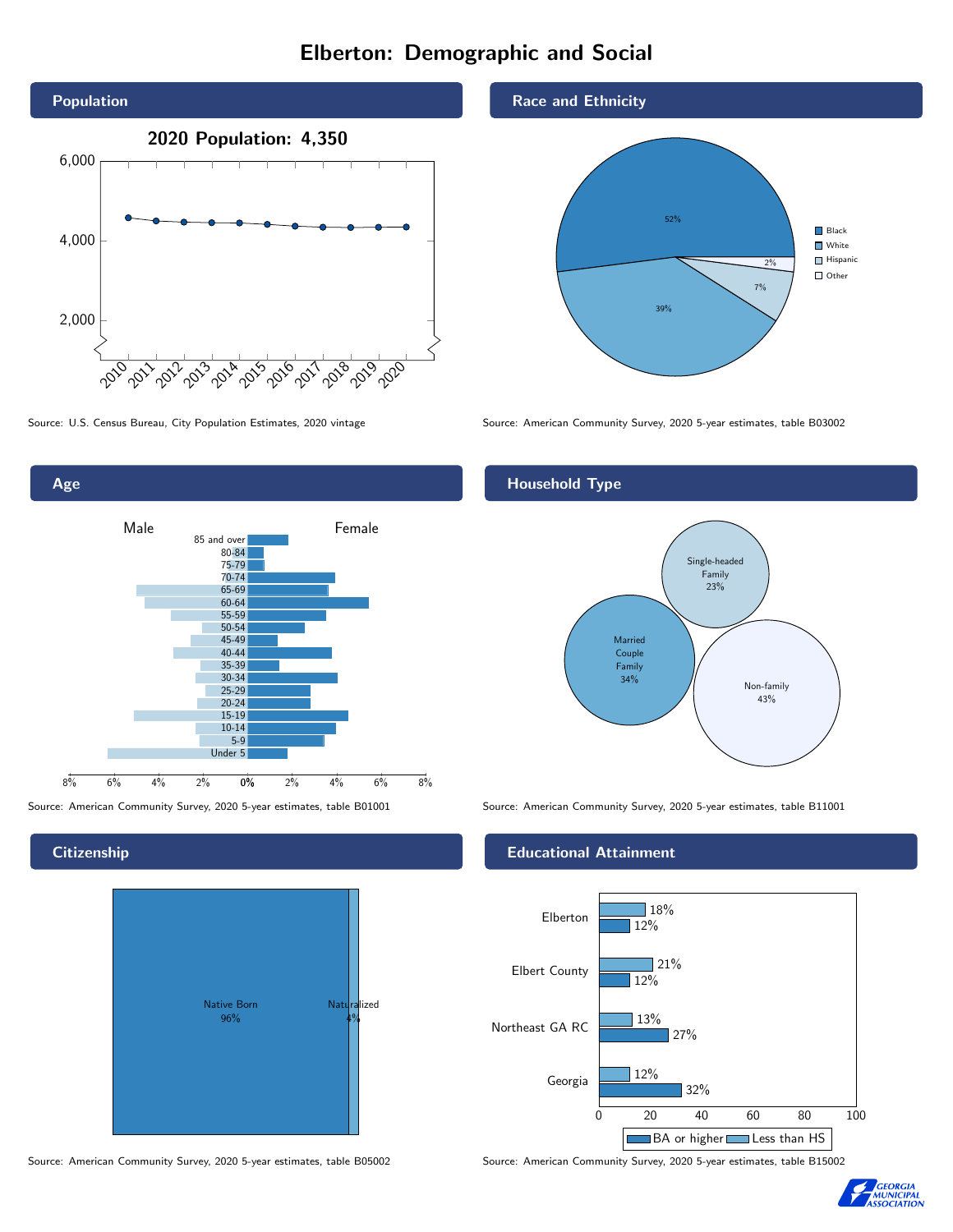# Elberton: Economic







Source: American Community Survey, 2020 5-year estimates, table B23001 Note: Unemployment rate is based upon the civilian labor force.

## Industry

| Agriculture, forestry, fishing and hunting, and mining      | $2\%$ |
|-------------------------------------------------------------|-------|
| Construction                                                | 5%    |
| Manufacturing                                               | 26%   |
| <b>Wholesale Trade</b>                                      | 2%    |
| Retail Trade                                                | 13%   |
| Transportation and warehousing, and utilities               | 3%    |
| Information                                                 | $1\%$ |
| Finance and insurance, real estate, rental, leasing         | $1\%$ |
| Professional, scientific, mgt, administrative, waste mgt    | 8%    |
| Educational services, and health care and social assistance | 24%   |
| Arts, entertainment, recreation, accommodation, food        | 6%    |
| service                                                     |       |
| Other services, except public administration                | 3%    |
| Public administration                                       | 8%    |

Source: American Community Survey, 2020 5-year estimates, table C24030



Source: American Community Survey, 2020 5-year estimates, tables B19013 and B19025 Source: American Community Survey, 2020 5-year estimates, table B17010



### Health Insurance



Source: American Community Survey, 2020 5-year estimates, table B28002 Source: American Community Survey, 2020 5-year estimates, table B18135



### Poverty